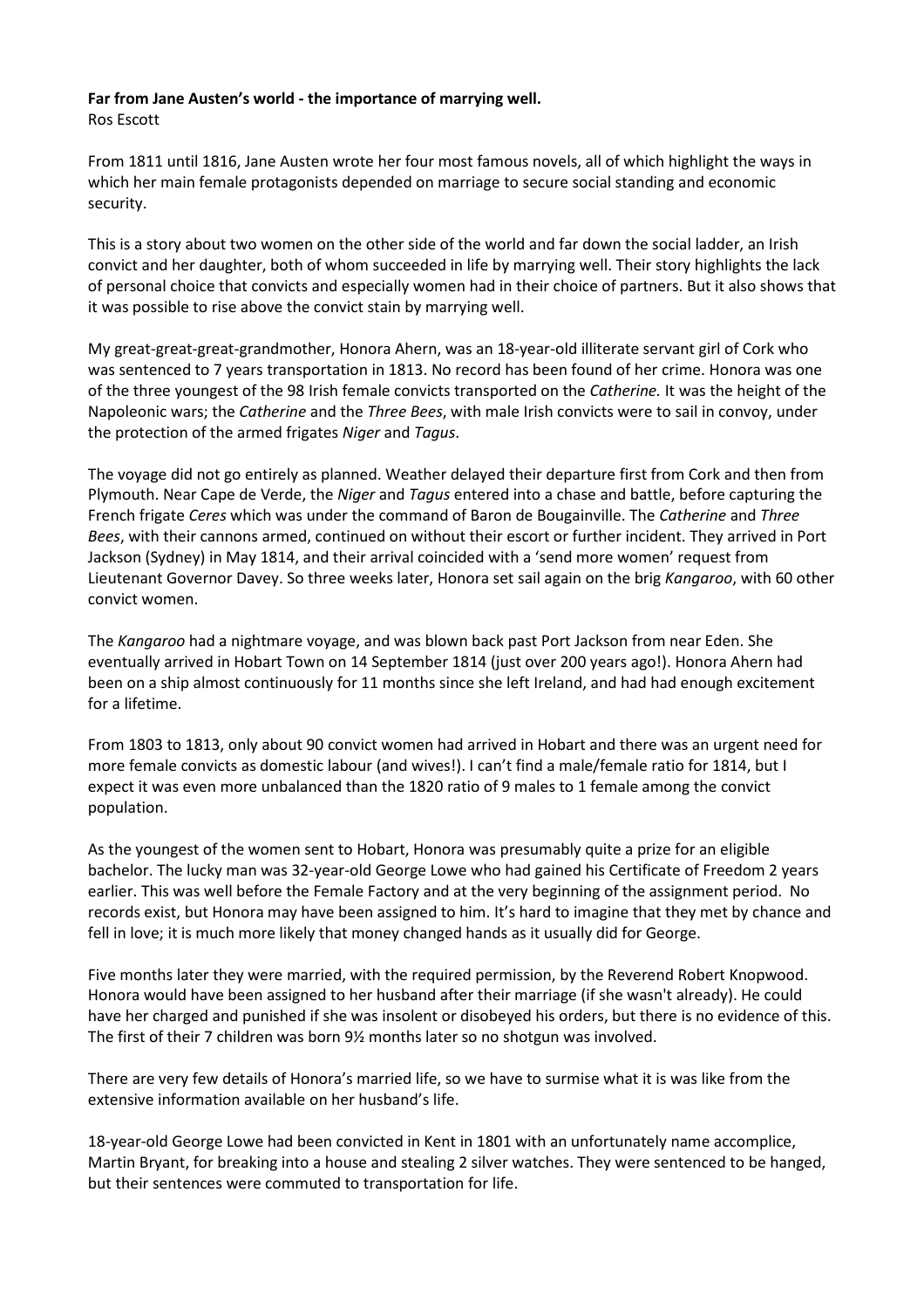They sailed on HMS *Glatton* to Port Jackson, arriving in early 1803. Most of Lowe's sentence was served in the Sydney area, apart from a period in 1805 at Port Dalrymple on the West Arm of the Tamar. He served the last year in Hobart Town and in March 1813 he obtained, by servitude, his Certificate of Freedom. He had served 12 years of a Life Sentence that had at some point been commuted to 14 years.

Two questions arise from Lowe's convict period. The first is was he illiterate? His background suggests he was likely to be, and when he made a detailed statement about an escape at Port Dalrymple in 1805, he signed with his mark. However, his subsequent astute business activities and financial management suggest otherwise.

The second question is how did he apparently acquire money while he was under sentence? We do know that he was assigned to 'Boat Crew' in Sydney, an occupation which would have given him good opportunities to earn money on the side by assisting with rum smuggling. This is described well in Kate Grenville's book The Secret River, which also talks about buying sentence reductions and pardons.

We also know that Lowe absconded to the Feegees on the American Brig *Jenny*, whose crew were involved in the salvage of another ship which was reputed to have 40,000 Spanish silver dollars on board. With stories of cannibalism rife, Lowe surrendered and returned to Sydney, where he seems to have evaded any disciplinary action. Did he come back with a supply of silver dollars to help him along his way?

Three years after his emancipation, the now married George Lowe paid £120 cash for a farm of 78 acres situated on the Derwent River in the district of New Norfolk. And six months later, he successfully tendered to supply 1500 lbs of fresh meat to His Majesty's Magazine. He continued to prosper. He regularly appears on lists as donating 10 shillings to £1 toward various causes; he foreclosed on debts, was a witness in a forgery trial, and served as a juror on a Commission of Inquiry.

Honora appears to have settled well into her role as wife and manager of a household with convict domestic servants, and the mother of 7 children. All but one, a toddler who died of snakebite, survived to adulthood. Honora gained her freedom by servitude after 7 years, in 1820.

Ten years after she arrived, Honora accompanied her husband on a trip back to the mother country. That's very unusual for emancipated convicts. George's business affairs and at least 2 of the Lowe children were left in the care of a convict servant, indicating they intended to return. They were away 17 months and returned with another baby and a large cargo of imported goods to sell.

In 1827 Lowe became the Licensed Publican of the King's Head Inn, New Norfolk *(now Valleyfield)*, and soon after purchased it from the Abel family. He established a very successful store there and built stables and a coach house which still stand, with his initials on the keystone. In 1830, and then started the colony's first coach service, between New Norfolk and Hobart.

Meanwhile, Lowe had also bought "*the valuable premises at the corner of Collins and Argyle streets, near the Market place, for £1500*". His various business activities prospered and by 1835, preparing to move to Sydney, he advertised a clearing sale – the itemised description is of a very wealthy gentleman's household.

*Included in the numerous items were: One very splendid silver tea service, and a quantity of useful plate One handsome China dinner service, blue and gold Two of the best and most expensive carpets in the Island The dining and drawing-room curtains are costly, with elegant brass poles, imported to order 6 clocks by celebrated makers One gentleman's dressing case, mounted with upwards of 20 ounces of silver The paintings are numerous and valuable, many being by the most celebrated masters The works in the library treat on almost every subject, ancient and modern, and the greater part are elegantly bound*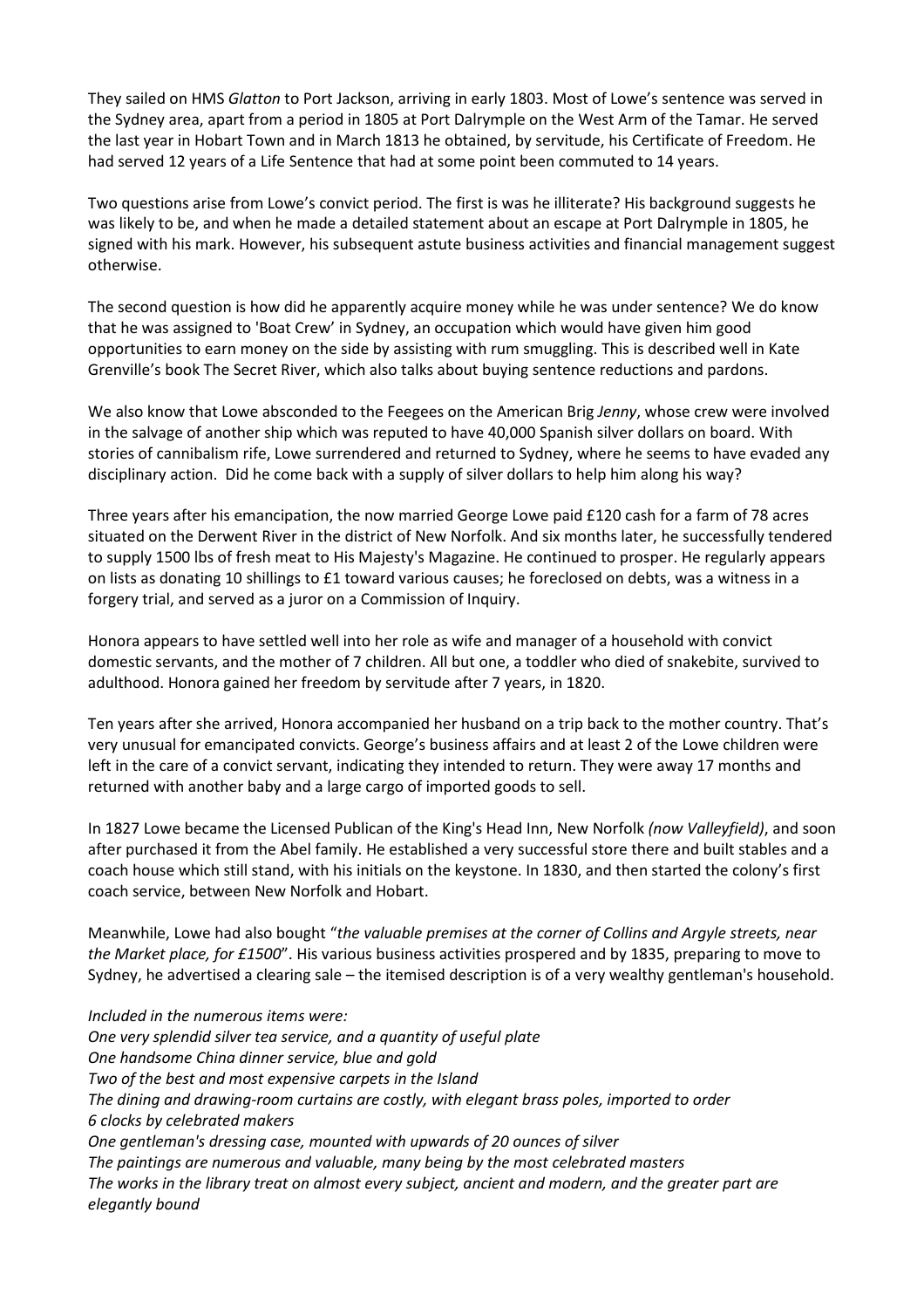*"It is hardly necessary to remark, the Proprietor has for a length of time made it his study to select the very best articles the Colony afforded, without the most remote regard to cost."* 

Returning to Hobart from Sydney not long after, Lowe seems to have become a money lender, with a penchant for ruthlessly foreclosing on debts. In 1839, he put in an unsuccessful bid to buy the Theatre Royal from Peter Degraves for *£2,250.* 

Honora died on 19 November 1839, age 44, and was buried *i*n the Catholic cemetery at St Mary's, Hobart. From a very inauspicious beginning as an illiterate servant girl in Cork, she had achieved economic security and a relatively secure social standing in a society where it was possible for her husband to progress from convict to self-titled gentleman. His death notice in 1861 described him as "*an old and respected colonist, aged 78 years".* 

Further information: http://www.rosfamilyhistory.esco.net.au/Lowe.htm

The Lowe s' daughter Mary was born in 1819 while her mother was still under sentence. At age 15, now the daughter of a successful businessman, she was told by a convict servant "If you peep around the parlour door, you'll see your father talking with the man you are going to marry".

She entered into an arranged marriage with John Pearson Rowe, a recently arrived young colonial surgeon. In a town where men still outnumbered women, eligible young brides were still a rarity. It is not known whether Rowe knew of her parents' convict origins, or whether their past was early enough in Hobart's history for them to have successfully blended in with the free settlers. It is also not known if a dowry changed hands. The family story is that it was a condition of the marriage that Rowe educate her – perhaps socially rather than academically.

Young Dr Rowe was quite a catch! He had been educated by a tutor at home prior to attending Stonyhurst, a Jesuit Catholic College in Lancashire. He then served an apprenticeship as a surgeon/ apothecary at the Liverpool Infirmary. Too young to be registered as a doctor, he put up his age and signed on for a return trip to VDL as a surgeon to troops. He arrived in Hobart in early 1832, but the ship was sold for whaling and he was paid off (£300) and settled in Hobart. Dr William Crowther and Rowe opened a public dispensary and Sick Poor Friend's Society in Collins Street, as an alternative to what was described in the newspapers as the 'poorly administered public hospital in Hobart'. He bought extensive landholdings in South Hobart when Birch's farm was subdivided and pastoral land in the Brighton area (where he built a beautiful sandstone house he called "Stonyhurst' after his old school).

In 1846, Rowe left Van Diemen's Land to become a pastoralist in Victoria. He bought the best sheep, from the best breeders in Europe and the colonies. He adapted to changing circumstances, moving from wool, to meat in response to the demands of the gold rush population, then back to wool. At various times he owned extensive holdings in the Mansfield area, Rochester, Terrick Terrick and finally Seven Creeks Station at Euroa. He had a gun fight with Harry Power and a young Ned Kelly who were trying to steal his horses. He hosted the Burke and Wills expedition for two nights when they passed through his station; and he used his apothecary skills to develop effective ways of managing scabies and liver fluke in sheep. Rowe was on the first Melbourne University Council and the founding subcommittee which established the university's medical school in 1862.

Over a 30-year period, Mary Rowe gave birth to 13 children, including 3 who died in one week during a typhoid epidemic in Melbourne. Their eldest daughter was sent by herself to boarding school in England at the age of 5, in the care of the Captain of the ship, and two of their teenage sons were later sent to school at Stonyhurst in England. The younger children had governesses and were taken on an extensive world tour, visiting all the best places.